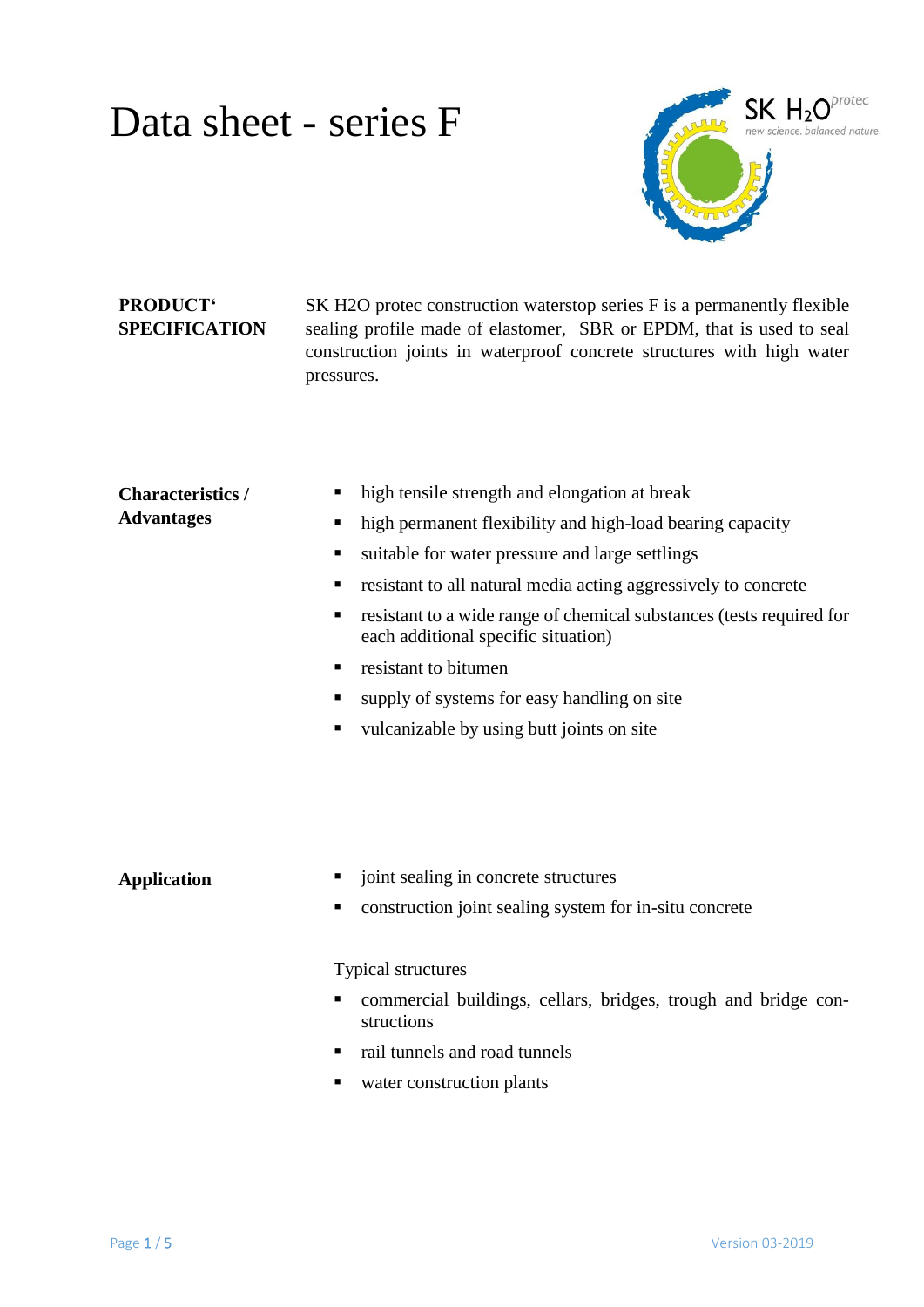

#### **Standards / Directives**

- **DIN 18197**
- $\nightharpoonup$  DIN 7865, part 2
- WU- Directives DAfStb
- **TECT 25 TWO 25 TWO 25 TWO 25 TWO 25 TWO 25 TWO 25 TWO 25 TWO 25 TWO 25 TWO 25 TWO 25 TWO 25 TWO 25 TWO 25 TWO 25 TWO 25 TWO 25 TWO 25 TWO 25 TWO 25 TWO 25 TWO 25 TWO 25 TWO 25 TWO 25 TWO 25 TWO 25 TWO 26 TWO 26 TWO 26 TWO**
- **vulcanizing instructions**

#### **Test certificate / Approvals**

- latest manufacturer's test certificate
- **•** certificate of conformity DIN 7865
- **External monitoring by MPA NRW**
- **n** internal monitoring

#### **PRODUCT DATA**

| <b>Material</b> | SBR elastomer (styrene butadiene rubber)<br>EPDM elastomer (ethylene-propylene-diene monomer)<br>$\blacksquare$ |
|-----------------|-----------------------------------------------------------------------------------------------------------------|
| <b>Colour</b>   | black                                                                                                           |
| Packaging       | supplied as standard rolls $(25 \text{ m})$                                                                     |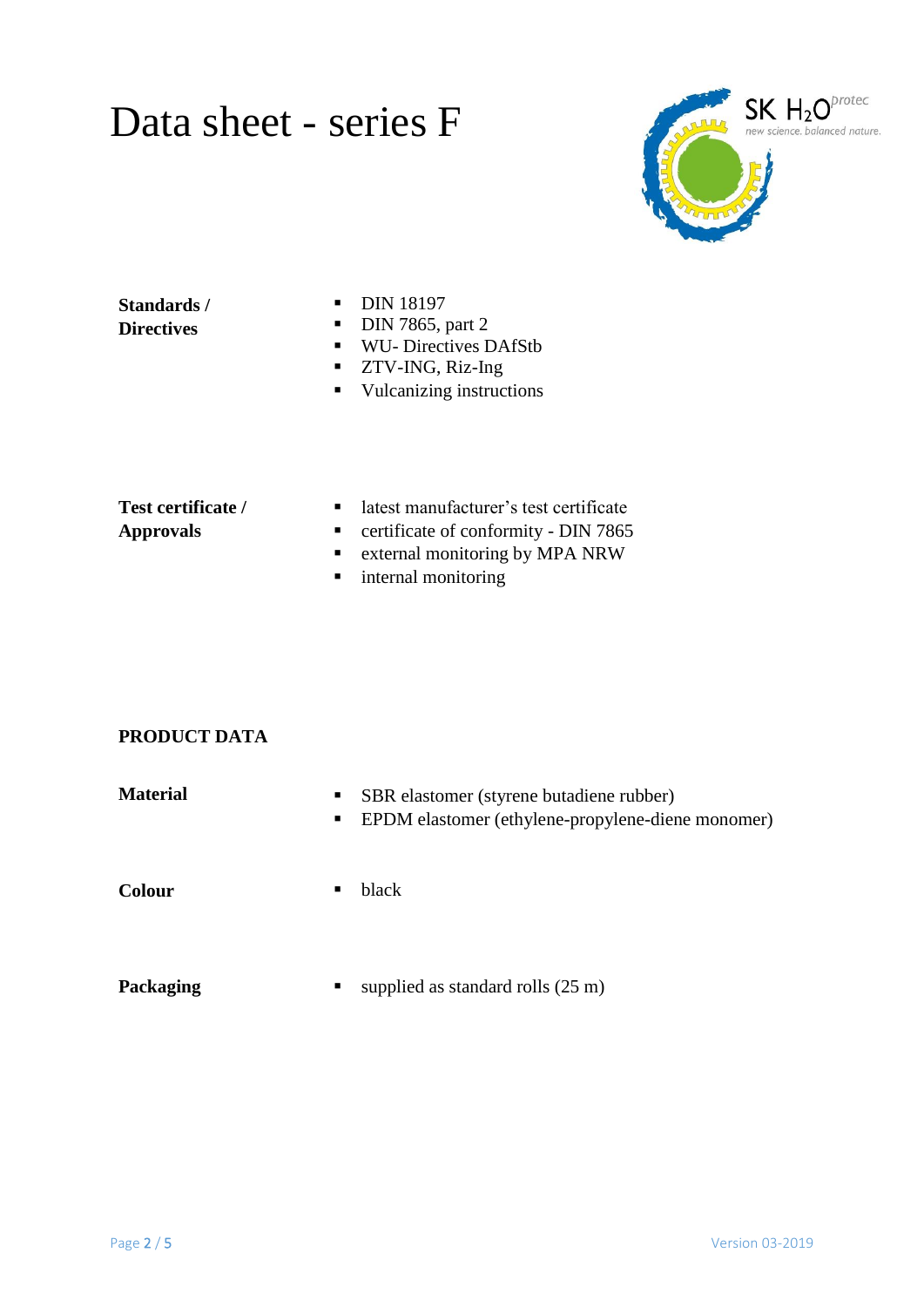

| <b>MECHANICAL PROPERTIES</b><br>according to DIN 7865, part 2 |                                                                                                   |  |
|---------------------------------------------------------------|---------------------------------------------------------------------------------------------------|--|
| <b>Shore A hardness</b>                                       | $62 \pm 5$                                                                                        |  |
| <b>Tear strength</b>                                          | $\geq 10$ MPa                                                                                     |  |
| <b>Elongation at break</b>                                    | $\geq$ 380 %                                                                                      |  |
| <b>Compression set</b>                                        | $168h/23^{\circ}C \leq 20\%$<br>$24h/70^{\circ}C \leq 35\%$                                       |  |
| <b>Tear propagation resistance</b>                            | $\geq 8$ kN/m                                                                                     |  |
| Performance after heat ageing                                 | Shore A hardness change $\leq 8$<br>Tear strength $\geq$ 9 MPa<br>Elongation at break $\geq$ 300% |  |
| Low temperature performance                                   | $\leq$ 90 Shore A                                                                                 |  |
| <b>Tension set</b>                                            | $\leq 20\%$                                                                                       |  |
| Performance after conditioning in hot<br>bitumen              | Residual deformation $<$ 20%<br>Tear strength $\geq$ 7 MPa<br>Elongation at break $\geq$ 300%     |  |
| Performance after ozone ageing                                | No cracks                                                                                         |  |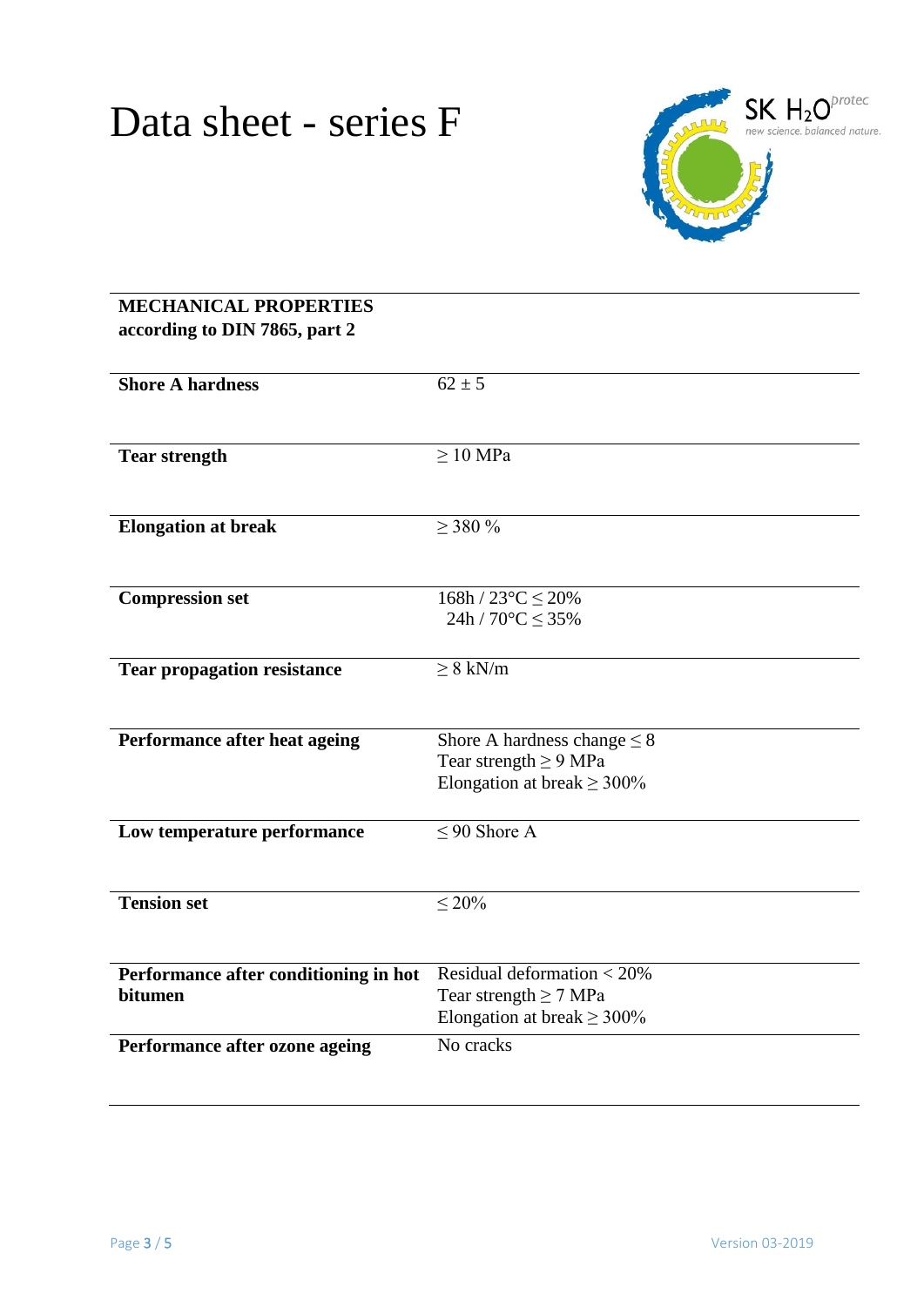

F 200





F 250





All dimensions in mm

F200 & F 250 according to DIN 7865, part 1 and 2